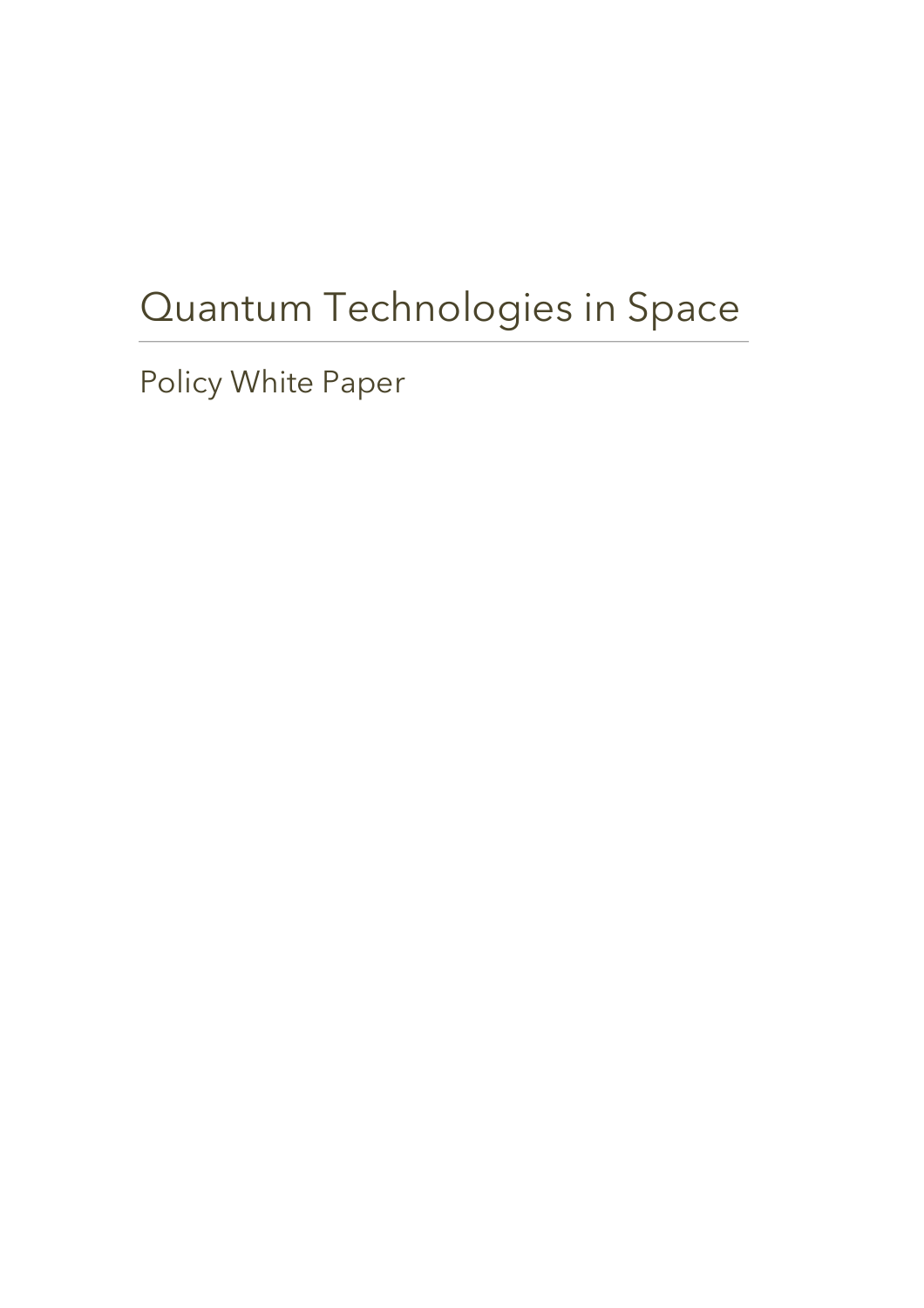### Executive summary

In an increasingly connected and digitalised society the reliance of satellites, and more broadly in space, are crucial for the well-functioning of our daily lives. The limitations and the challenges which the current generation of technologies face have called authorities to invest more in promising emerging technologies, such as quantum technologies (QT).

In very recent years, the European Commission (EC) and other European countries have announced large investments towards the commercialization of QT to address/mitigate some of the biggest challenges facing today's digital era – e.g. secure communication and computing power.

For more than two decades the QT community has worked on the development of QTs, which promise landmark breakthroughs towards commercialization in various areas. In recent years, the substantive increase in investment from national initiatives and the EU QT Flagship are significant tokens of the interest that QTs are raising in the broadest research & development community, policy makers, and industries.

In the words of the European Commission (EC): "Quantum technologies use the properties of quantum effects – the interactions of molecules, atoms, and even smaller particles, known as quantum objects – to create practical applications in many different fields […]. Now scientists can manipulate and sense individual particles, measuring and exploiting their properties." The EC prompts the factual development of solid industrial production line of quantum technologies that exploits the long-standing tradition and worldclass leadership of the European research community working in quantum research. Only such a transformative step will enable the translation of high calibre academic research into potentially disruptive quantum devices.

Through the Quantum Technology Flagship (QT Flagship), the Commission has identified four application areas:

- quantum communication
- quantum simulation
- quantum computing
- quantum metrology and sensing.

Such research pillars should be underpinned by research in the basic science enabling quantum technologies. All such areas have immediate applications also to Space science and industry.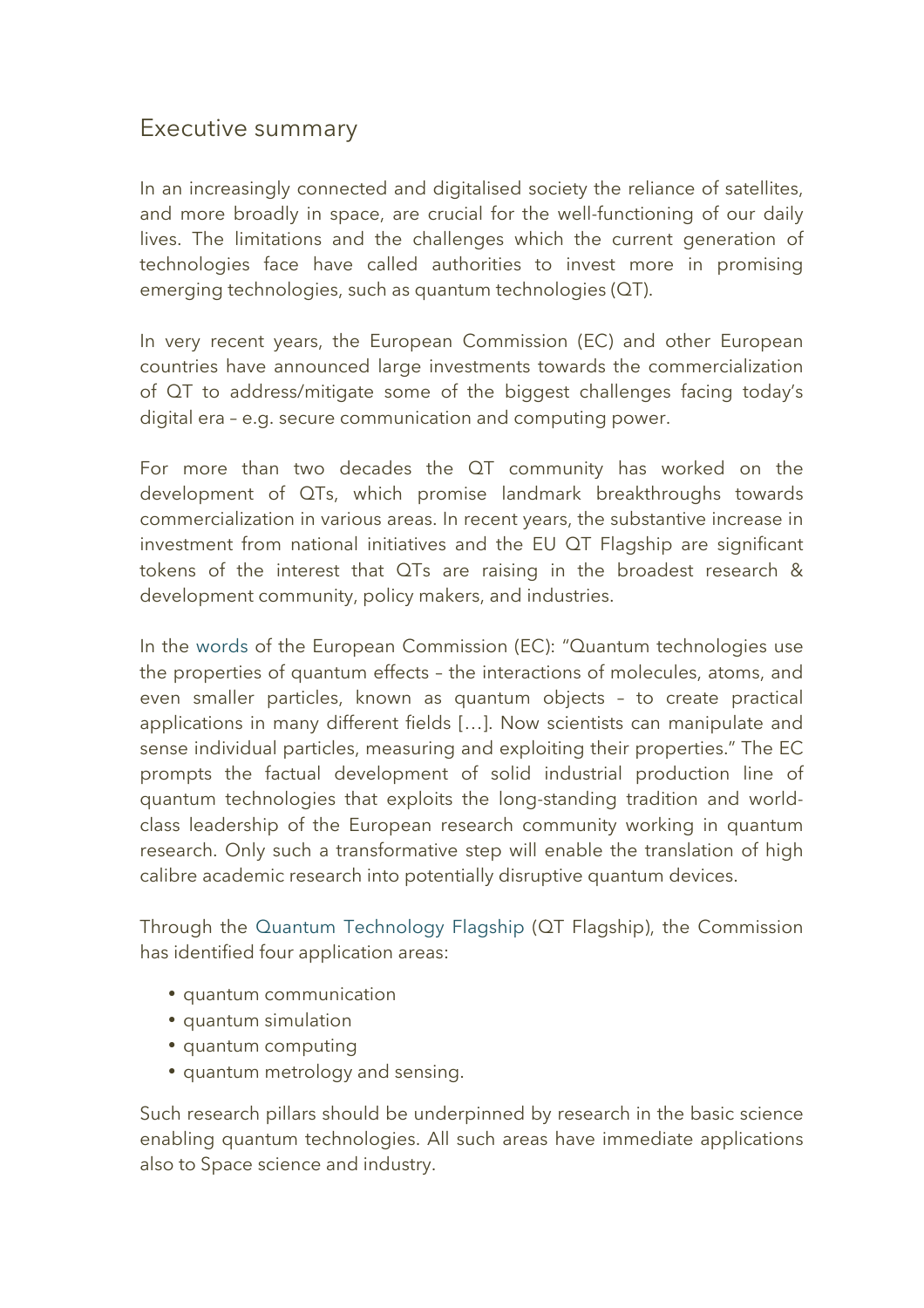The ambitious goals of the QT community and expectations of EU authorities cannot be met by mere individual initiatives of single countries, and therefore, require a combined European effort with large and unprecedented dimensions. The strong competition from international countries – such as USA, China and Canada – calls for a coordinated European effort towards the development of QT in and for space, including research & development of technology in the areas of communication, metrology and sensing, useful for facing the current and upcoming challenges in security and defence in Europe.

This white paper aims at summarising the state of the art in the development of quantum technologies which have impact the field of space applications, and to also delineate a roadmap for the consideration of major actors in this area, i.e. from the European Commission – as responsible in the definition of the EU space strategy – to ESA, national space agencies and industries. The goal is to outline a complete framework for the design, development, implementation, and exploitation of such space QT. Moreover, the paper embodies an opportunity to identify and to implement the necessary steps towards the definition of a realistic avenue for achieving the goals of the European Commission in the development of a mid- and long-term strategic vision of QT in space more prosperous and reliable for Europe.

Following the QT Flagship, the long-term vision that should be pursued is to integrate the terrestrial quantum web with a space one, where quantum computers, simulators and sensors are interconnected via quantum communication networks.

Angelo Bassi and Mauro Paternostro Chair and Deputy Chair COST Action QTSpace: Quantum Technologies in Space

Supporting documents: Quantum Manifesto (May 2016) QTSpace – Intermediate Strategic Report (November 2017) Supporting QT beyond H2020 (May 2018)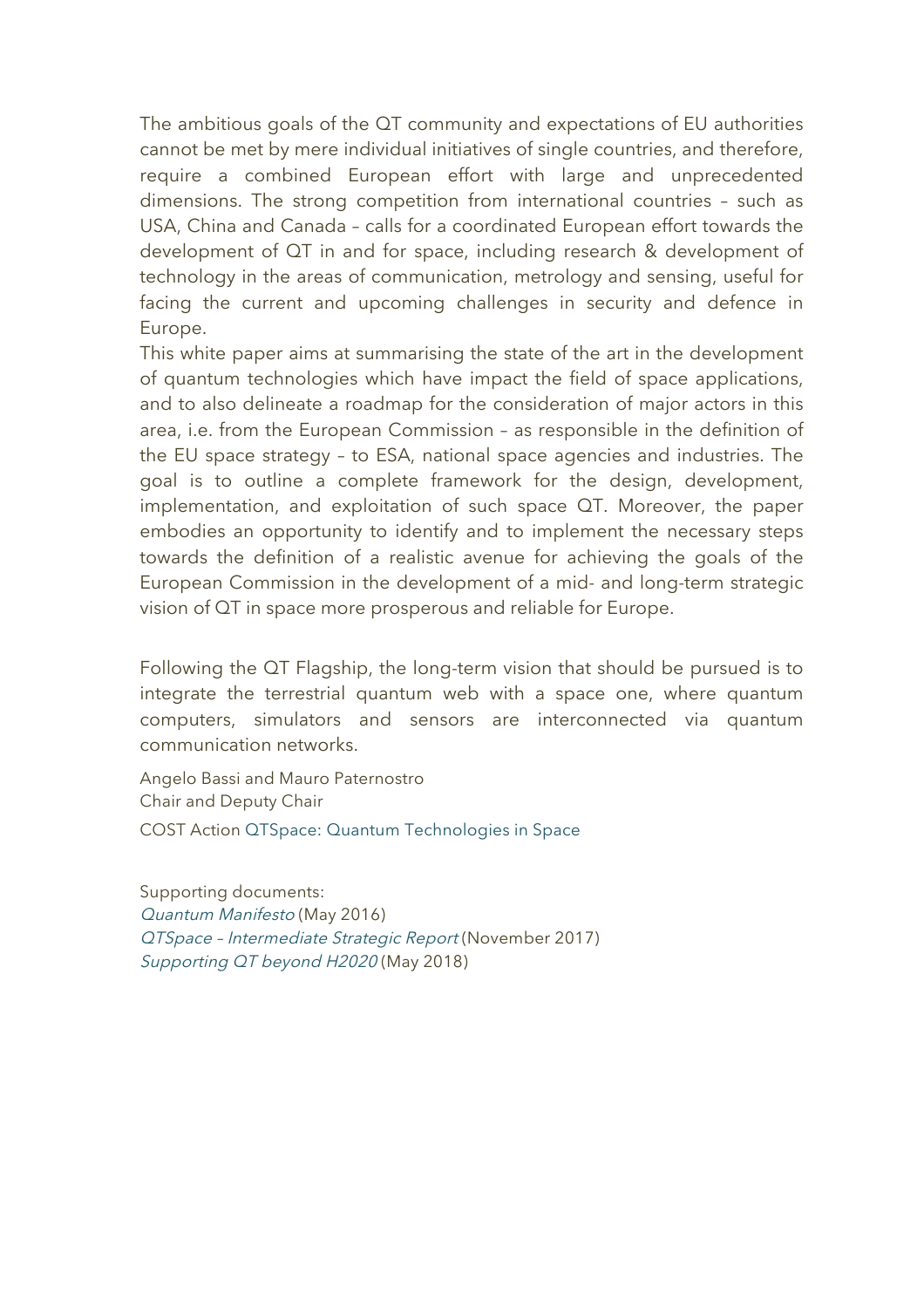# Secure Quantum Communication – QC

Quantum Communications (QC) use the transfer of quantum information between distant terminals. One of its possible uses is quantum key distribution (QKD), which counters threats by a quantum computer on widely used asymmetric encryption, leading to long-term secure communication. The quantum secure systems developed so far provide secure communication on ground. The extension to space and air will be the necessary complement to reach different networks of distant nodes. Essential quantum secure solutions have already been envisaged and partially developed but much more is needed in Europe for more advanced, widespread applications, and research programs.

#### Quantum adds to security

QC changes the paradigm with respect to current secure communication standards, making the transfer of information secure for long-term requirements and protecting against potential attacks, including those expected from quantum computers.

QKD consists of the distribution of secret keys in a way that is information theoretically secure. There are two types of protocols for this, namely "prepare & measure" (PM-QKD) and "entanglement-based" (ENT-QKD) ones.

QKD systems reached commercial-maturity level on ground fibre links, and are based on PM-QKD, among which BB84 is the most common. Key exchange exceeding a million secure bits per second was demonstrated on fibre links. QKD is currently under development for space channels. Such links, whose nodes – dubbed trusted – will allow the storage of keys for some time, will enable the realization of networks for key exchange of any size.

ENT-QKD is also possible with the use of a photon-pair source mid-way between the two terminals where the key is generated. This kind of protocols is based on quantum entanglement distribution. It allows communication of arbitrary quantum states, and thus is a more generic communication mean (sometimes called 'quantum internet'), that can offer security applications beyond quantum cryptography. In particular, it allows establishing secret keys with the E91 protocol, with the satellite just distributing the entangled pairs to ground terminals. Yet the implementation of entanglement-based protocols is much more challenging for situations of high loss, such as those making use of long fibres or high-altitude space-based optical links. Such entanglementbased protocols might thus be a solution for the longer term.

Space-based QKD will be a crucial element of the quantum internet at the planetary scale and beyond. Both types of QKD protocols shall be used, based on the needs of specific applications being considered, with a natural progression from PM-QKD – which is already well developed on the ground – to ENT-QKD. Space QC are expected also to unlock the implementation of other relevant quantum communications applications beyond quantum cryptography, for instance in distribution of time, metrology and distributed quantum computation, besides fundamental investigations.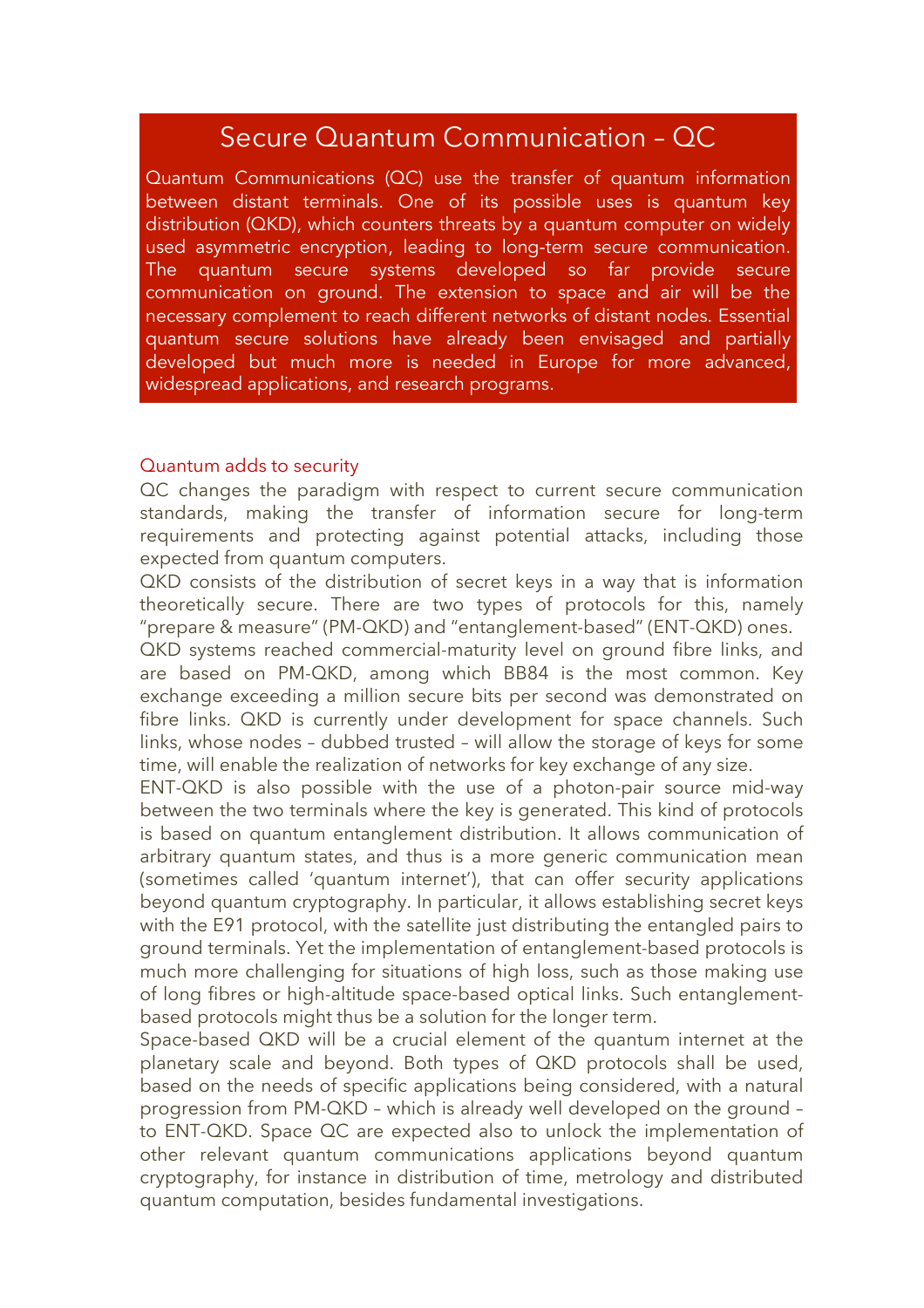#### Security needs certification/accreditation

Although security can be quantified on the basis of QKD measurements, this is not sufficient for an operational system with mission-critical uses. In order to evaluate the security of a system, its use-case, boundary conditions and requirements need to be defined. The design and development of such a system shall then comply with rules derived from these requirements, and its compliance with them continuously assessed along the process.

In case of quantum cryptography, an interdisciplinary approach is required between quantum physicists, cryptography/security experts, and engineers. Standards need to be defined and certification procedures developed by the relevant agencies on both national and international levels. Moreover, quantum and classical security concepts need to be combined and assessed in a single framework.

#### Secure communication needs a system

The design of a secure communication requires a complete system including space and terrestrial components. The system design has to be adapted to different use-cases. On ground, fibre-based solutions will offer short-range secure communication. Satellite-based quantum communication will provide a means for reaching global distances and secure space assets. The technology of terrestrial components (ground stations and management centres) and space components (satellite or satellite networks) need to be adapted to different use-cases.

The deployment on ground of receiver of keys to be used in pan-European as well as national secure communications will be the most immediate results of such Space QKD system. The development of compact receivers, suitable for the roof of a normal building, would allow the demonstration of QKD to all Member States regardless of their geographical location, much before the development of a continental repeater network based on fibers.

#### A roadmap for space-based secure quantum communication

Quantum communication should be implemented on a practical and reliable platform to provide world-wide secure communication for European assets. This is needed as soon as possible, as is the European-scale demonstration and the involvement of all Member States in the QKD network. As time for implementation and service of usual satellite-based systems goes well beyond a decade, and the threat of a future quantum computer has to be taken into account in the same time-frame (even sooner in case of retroactive decryption), the urgency of action is striking.

Again, space-based QKD may provide access to such networks sooner and easier in the case of Member States that are geographically separated to others by longer stretches or by the sea.

The pursuit of such goals defines a clear roadmap that includes the following key pillars, to be developed in parallel:

Operational systems. SAGA (Security And cryptoGrAphic mission) was originally an ESA internal study for ENT-QKD. In this context, we use SAGA as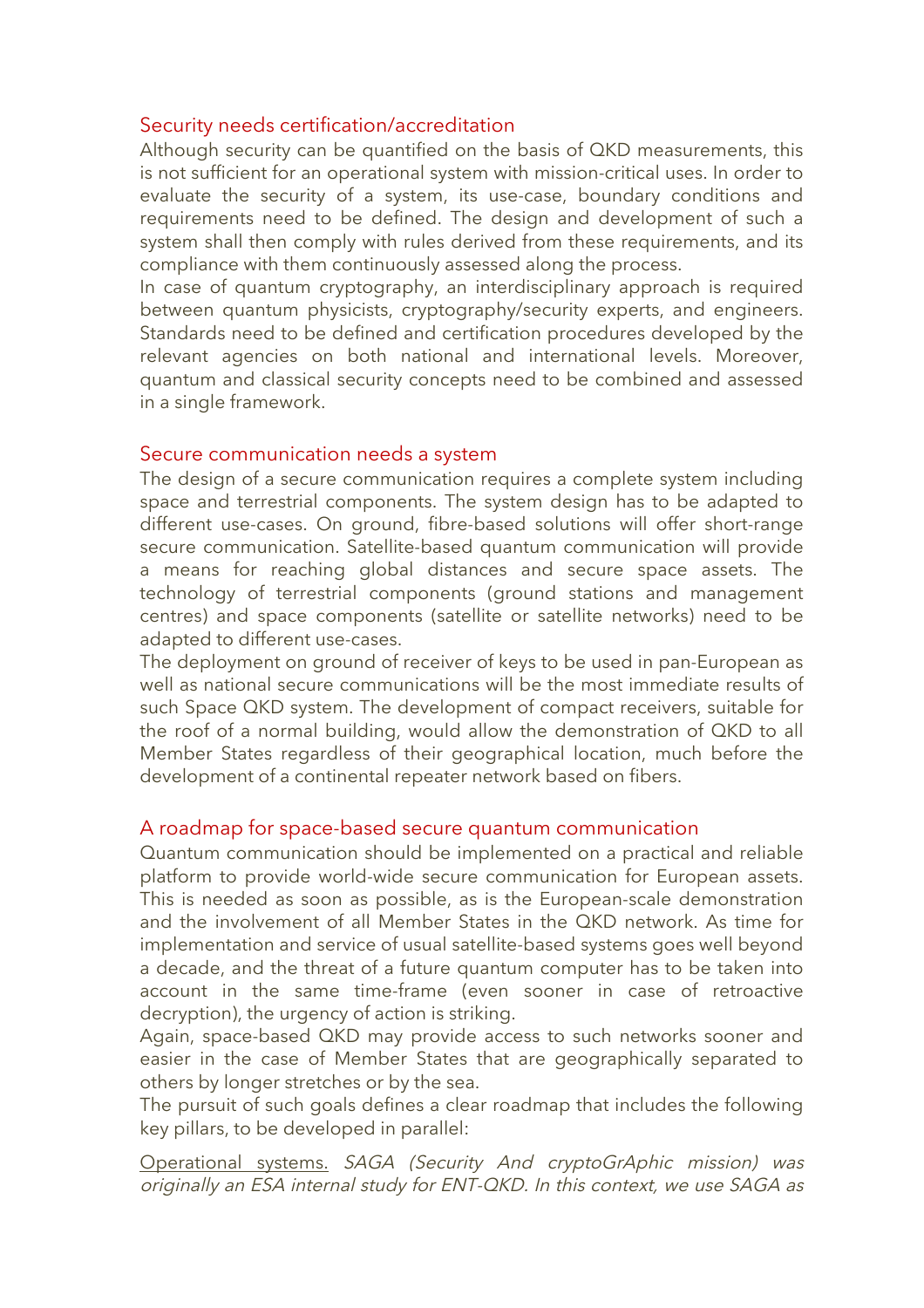refence to the space segment of the future QCI, comprising different types of implementation:

- SAGA1: "Security & cryptography": The aim is to develop satellite-based quantum cryptography for world-wide secure key-distribution using PM-QKD protocols and networks with trusted nodes. The system should include key management, secure symmetric encryption on classical channels and options depending on user needs. Terrestrial terminals (ground receivers for the keys and interfaces to the fibre links) have to be developed as economically affordable, easily deployable and that can connect to ground-based fibre networks. (Demonstrations: 2020-23, Service: 2024-28.)
- SAGA2: "Further applications": entanglement-based & more. The aim is to develop entanglement-based quantum communication using satellites. Depending on use-cases the satellite may use different types of orbits. In addition, the quantum repeaters may be concretely realised in Space to enable further applications on a larger scale. As a vision a full quantum repeater service can be implemented world-wide. (Demonstrations: 2024- 27, Entanglement distribution Service: 2027-33.)

#### Standards/certification development

Standardisation and certification efforts have to start in parallel to the development of the operational systems. The development of the operational systems serve both as an input to this process as well as later standards and certification requirements will steer the development. (First draft standards: 2021, first certification: 2020, advanced certification and standards developed: 2023, certification for service: 2027.)

This vision is encompassed the following graph.



#### R&D on security, quantum concepts, system concepts

In addition to the concrete operational developments, research and development is needed in interdisciplinary topics. These include the development of high-rate QKD payloads, advanced pointing systems, lowloss space-to-ground links, also based on adaptive optical systems, and intersatellite links.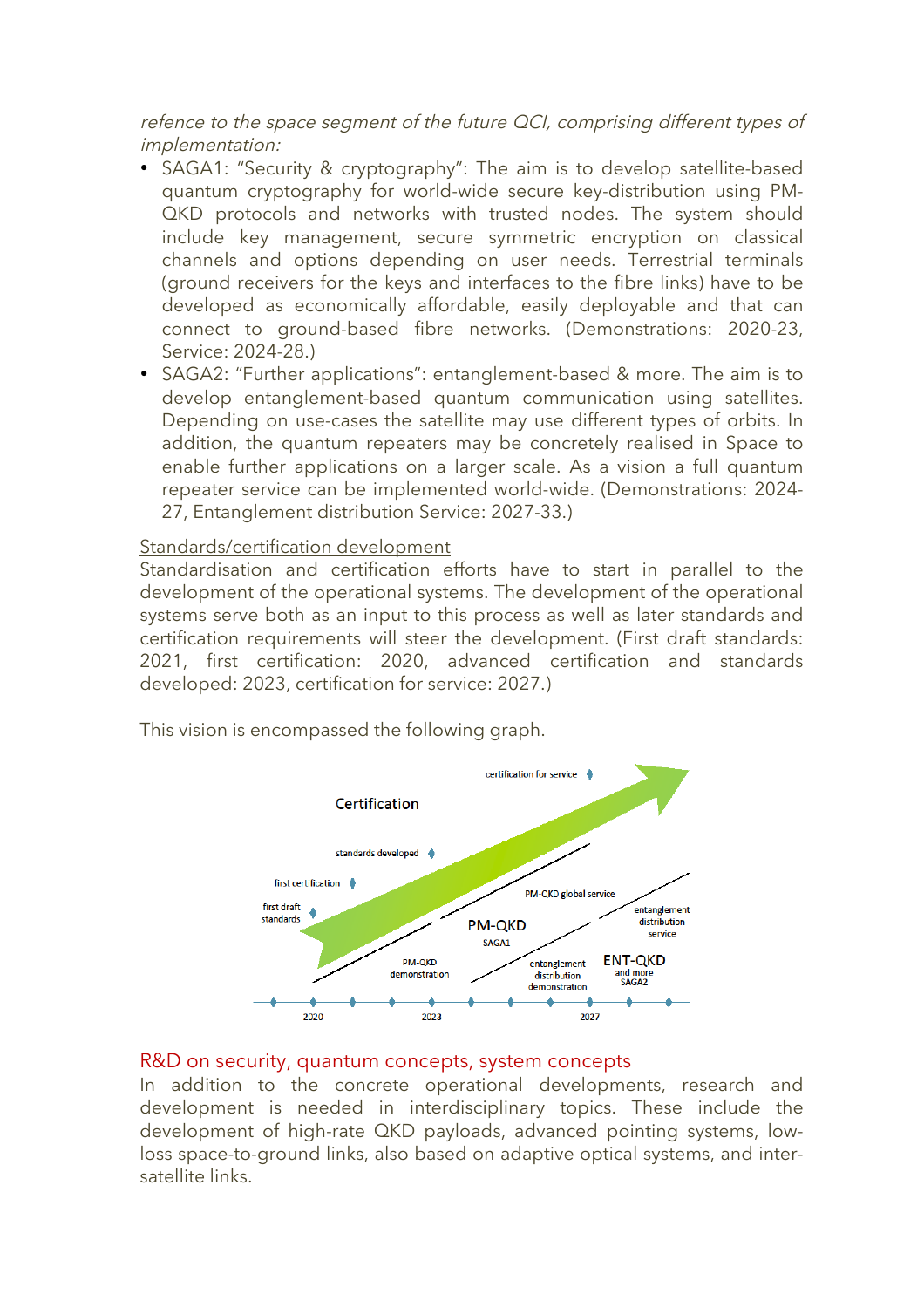Moreover, we aim at the exploitations of quantum functionalities where a provable advantage can be shown and that require current or near-term quantum technology. The most notable ones are:

- The quantum random number generation.
- Quantum communication complexity protocols (with most prominent ones being quantum fingerprinting and hidden matching/sampling matching).
- quantum crypto primitives like position verification, oblivious transfer, coin flipping, anonymous message transmission, leader election, secret sharing.
- Distributed computing tasks like delegated quantum computing.

The EU effort in this regard is essential to complement that by the Space Agencies.

The exploration of QKD protocols using different photonic degrees-offreedom (frequency, time bins, polarization, orbital angular momentum, ...) will require advanced security analysis and the development of frameworks enabling new, affordable and practical services and highest security applications and a variety of new applications involving time, position, navigation and much more.

#### A vision for financial support

To develop the program described here, we envisage a joint effort of the European Space Agency and the European Commission. For setting up of the space part of the European institutional QKD infrastructure, we recommend that ESA shall act as project management for the Commission for technological and programme implementation, as is the case for Galileo. In addition, development of protocols and R&D shall continue being supported by DG Grow and DG Connect directly.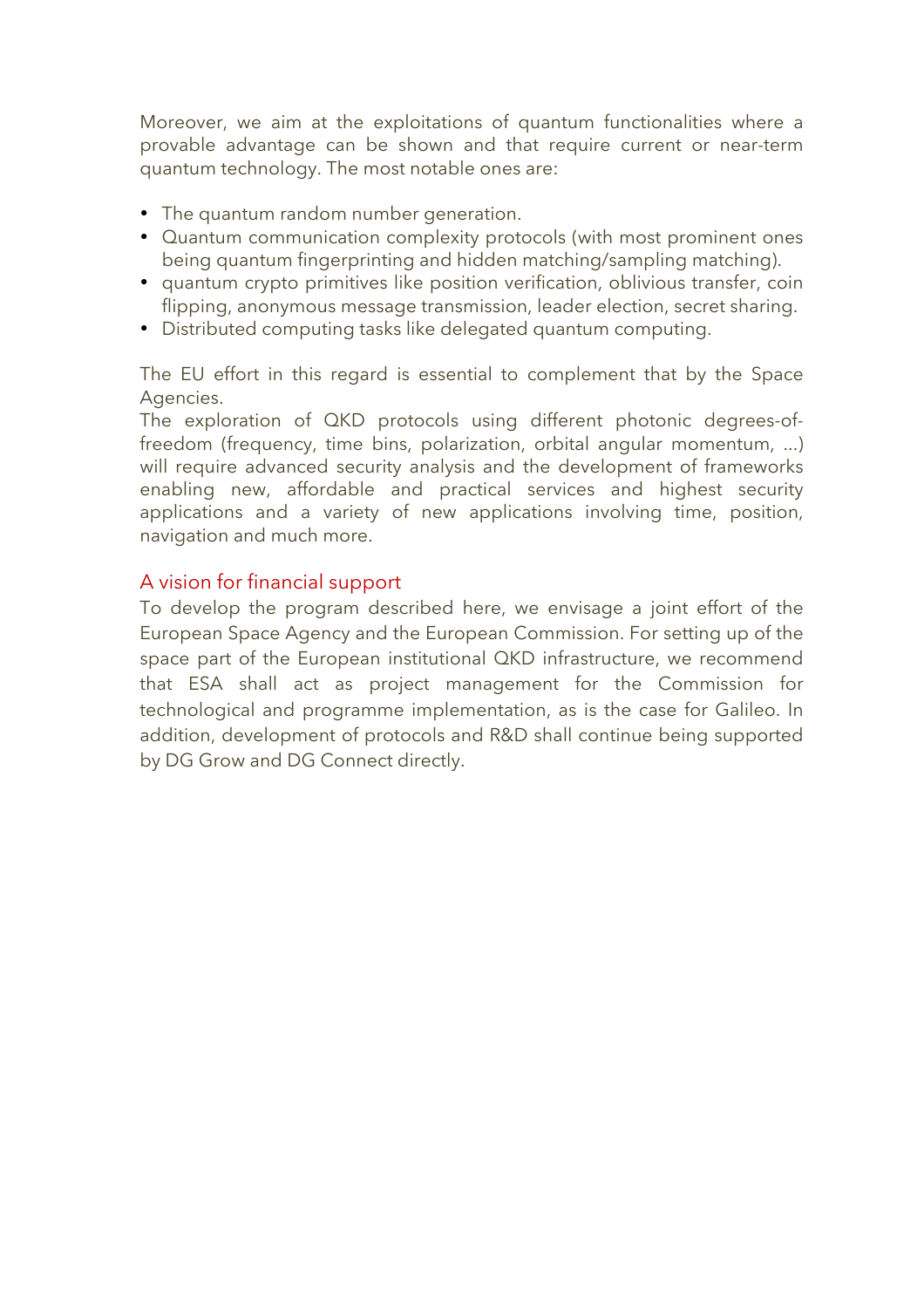# Time and Frequency Transfer – TFT

Time standards and frequency transfer are fundamental for many modern day applications with high societal value. Fundamental TFT techniques are well established today enabling services in the fields of communication, metrology and GNSS. With the availability of optical atomic clocks and optical frequency transfer, QT allows to boost the TFT performance by several orders of magnitude. This new performance permits to keep pace with the development of needs in communications (timekeeping) and GNSS (geolocation), and enables new applications (geodesy, gravitational wave observation, synthetic aperture optical astronomy). A space component is relevant to the enhanced applications by enabling long range transfer, enhanced security and global availability.

#### Time standards and frequency transfer based applications

Time standards and Frequency Transfer have a rich set of applications relevant to engineering, science and society. In high-speed communications, timekeeping makes use of atomic clocks synchronized by GNSS based time dissemination services to perform time stamping and information routing. These capabilities are fundamental to the high performance and availability of the internet and all its associated services. GNSS based services rely on high performance TFT capabilities. They have spawned many services and applications leading to multi-billion Eur turnover per year, and are key to defence and security today as well as enabling for future applications such as autonomous driving.

Precision time standards are at the root of the aforementioned applications and modern day metrology. Precision time metrology is at the heart of the international standard definition and an enabling factor in a trade-based economy. In radio astronomy recently real time imaging of a black hole has been demonstrated using synthetic aperture imaging for radio frequency signals. This was enabled by TFT technologies.

Fundamentally TFT is based on two technological elements: precision time standards (clocks) and the ability to transfer frequency (more precisely the phase of the clock) over a large distance with high precision. State of the art commercial atomic clocks operate at radio frequencies (several GHz) and achieve accuracies down to  $10^{-15}$ . Current time standards are defined on improved clocks of the same type with accuracies of  $10^{-16}$ . The limitation of these clocks is given by the fundamental frequency of operation (GHz) and the ability to measure these. Phase (and frequency) transfers are standard methods in high frequency RF communications and have been demonstrated on satellite links with a performance of  $10^{-15}$  - with the same fundamental limitations imposed by the frequency used for the transfer. These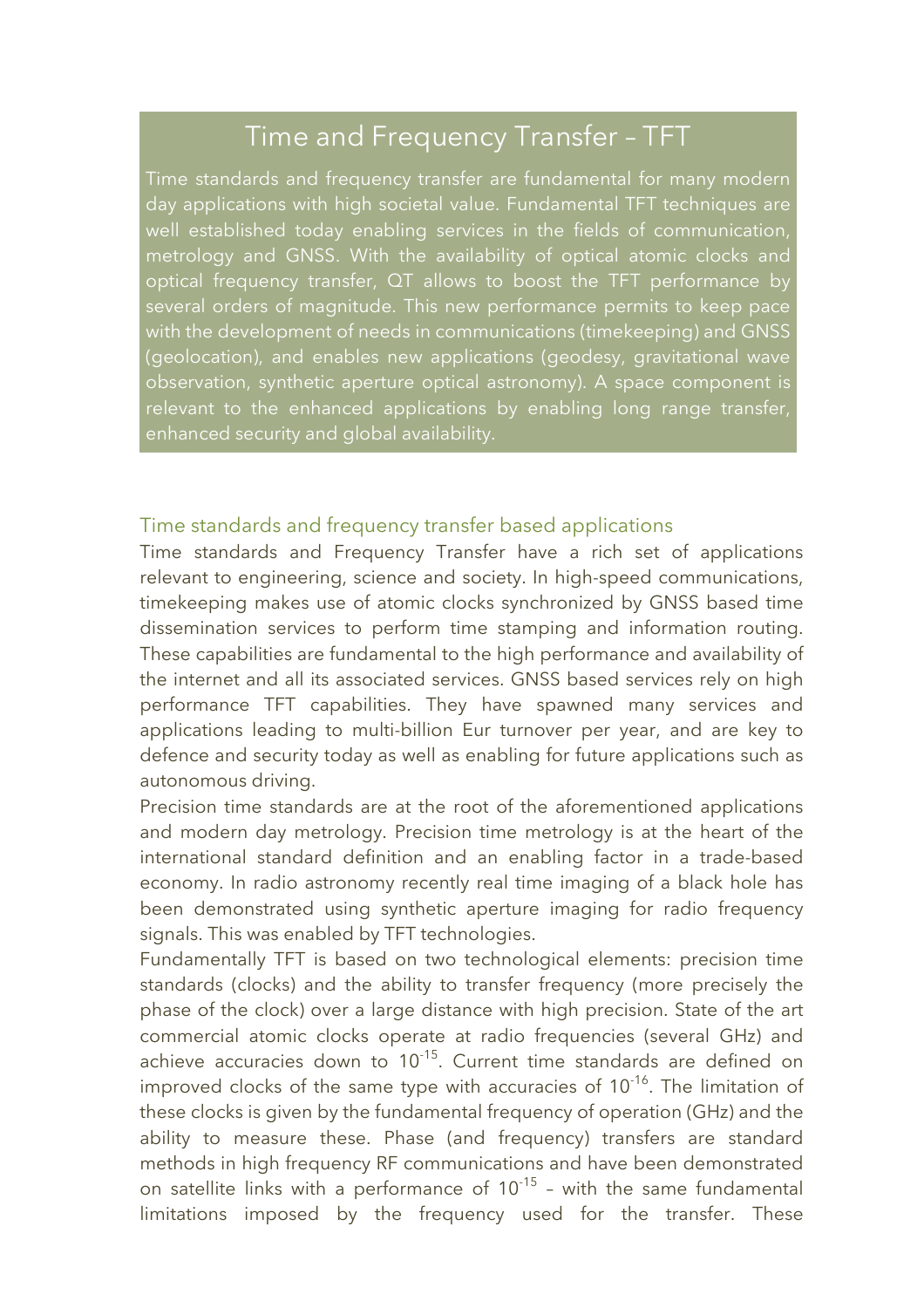technologies are about to be demonstrated at increased accuracy in space in ESA's ISS based ACES project, which contains both frequency standards and transfer capabilities to ground.

#### Quantum enhanced performance, quantum enabled applications

The fundamental improvement enabled by QT is given by an increase in fundamental frequency from the radio frequency domain into the optical domain by a factor of 10 $^5$ . This step is possible based on the evolution of laser technology (stable optical oscillators and frequency combs) and optical clock development (quantum state control). Optical clocks have been demonstrated in laboratory environment to have a fractional uncertainty of less  $10^{-18}$  with further improvements expected (optical lattice clock and single ion clock). Frequency transfers have been demonstrated on a ground-based optical fiber link with a length of 920km at an accuracy of better than  $4 \times 10^{-19}$ . ESA has studied the implementation of a sequel mission to ACES based on an optical atomic clock and optical links concept (ISS Space Optical Clock – I-SOC) with a possible implementation until the early 2020s. These experiments clearly show the superior performance of the QT based optical TFT which have an improved the performance at this early stage of development already by three orders of magnitude.

Making use of the technological advancement will allow improving the quality of existing applications or allowing building more efficient system architectures. Time dissemination services and metrology will have a direct improvement of three orders of magnitude. High precision clocks in space will provide a secure (i.e. hard to jam) and independent time base for global time keeping. Combined with space-space and space-ground optical links they will allow global TFT. Such space-based time standard and time distribution system will provide an efficient globally available infrastructure (compared to fiber networks which are only available in densely populated areas) for all of the above applications. For GNS Systems, the system architecture is suggested to be improved with a more efficient implementation then possible and a higher accuracy for specific use cases.

With the accuracy of optical clocks and the capability to compare these at large distances, new applications now become feasible. As the relative gravitational red shift is  $10^{-18}$  per cm of geopotential height, clocks and optical transfers can be used to measure the geopotential difference of two locations. If one location is e.g. in orbit the absolute geopotential on earth's surface can be characterized (geodesy application). Similar to this application gravitational waves can be detected by comparing two optical clocks on two distant satellites. This concept augments the ESA/NASA LISA system in the fact that it has very high sensitivity to gravitational waves at low frequency – complementary to LISA. Finally, in analogy the radio frequency synthetic aperture observation concept, an optical synthetic aperture telescope can be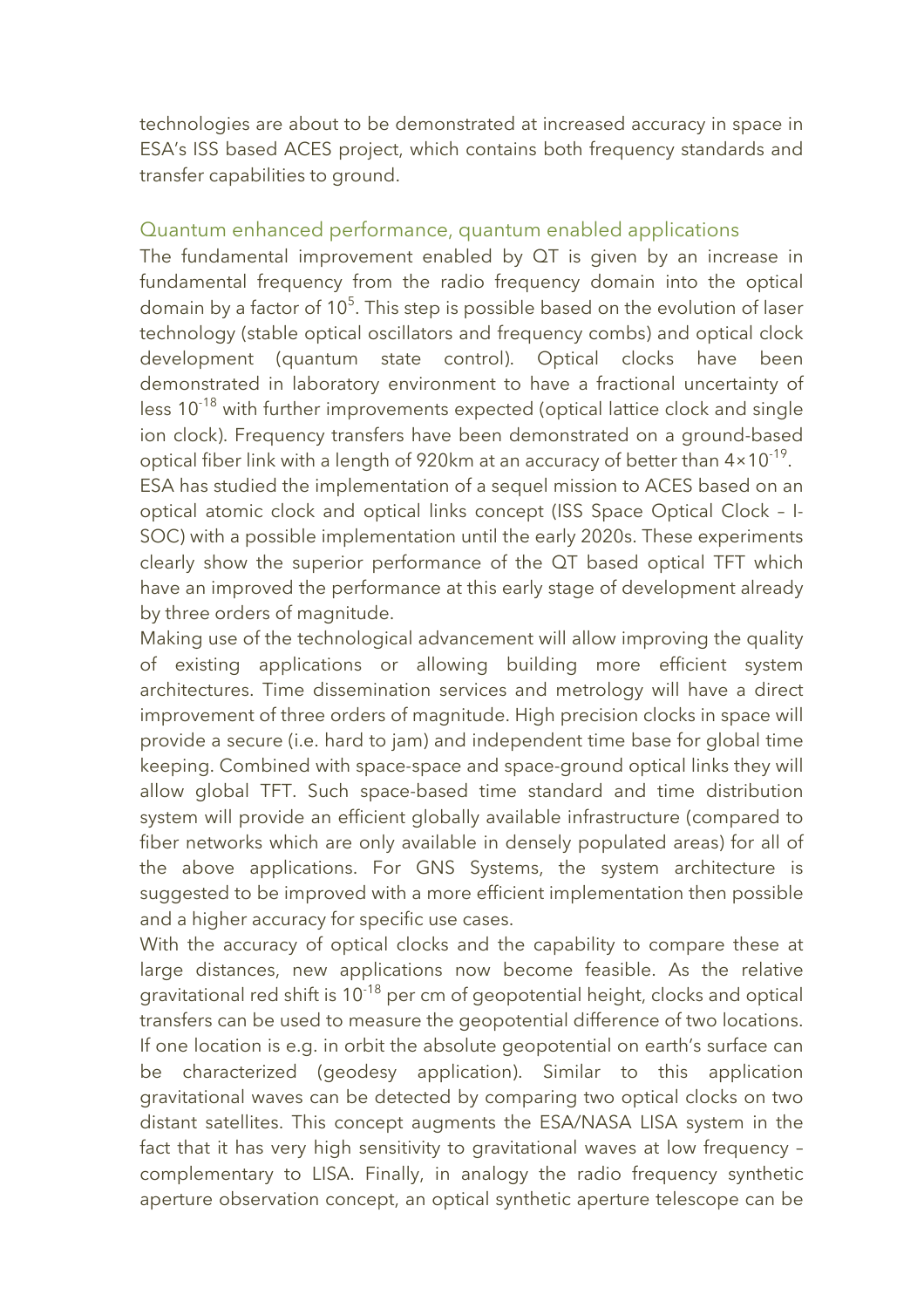envisaged by the fact that a set of fully synchronized optical clocks enables a phase measurement of the impinging light wave at several locations with large separation. This allows synthesizing by analysis a telescope with an aperture size comparable to the separation of the locations (potentially 1000s of kms) leading to the capability of direct observation of planets.

### Roadmap for QT enhanced TFT

The following roadmap for the maturation of QT enhanced TFT technologies is suggested based on the maturity and complexity of the individual elements. Short-term goals (5 years)

As the technology elements for frequency transfer are readily available for fiber and free-space links and several applications are possible using frequency transfer without space-based optical clocks (geo-potential comparison, clock comparison) it is suggested to establish an infrastructure capable of frequency comparisons at  $10^{-18}$  level accuracy. The TRL for this technology is currently evaluated at level 4 – 5.

In preparation of an optical clock in space the selection of clock concepts and technology shall mature.

#### Medium-term goals (10 years)

Building on the results of optical link demonstration and improvement of one order of magnitude in frequency transfer shall be achieved (10<sup>-19</sup>).

An in-orbit technology demonstration of the selected optical clock concept with a goal accuracy of  $10^{-18}$  shall be realized.

#### Long-term goals (> 10 years)

With the QT enabled TFT technologies now at sufficient accuracy for many applications and with a TRL greater than 6 several mission can be realized:

- Universal time dissemination
- Geodesy service
- New GNSS architectures
- Gravitational wave detection at low frequency
- Fundamental physics experiments
- Optical synthetic aperture telescopes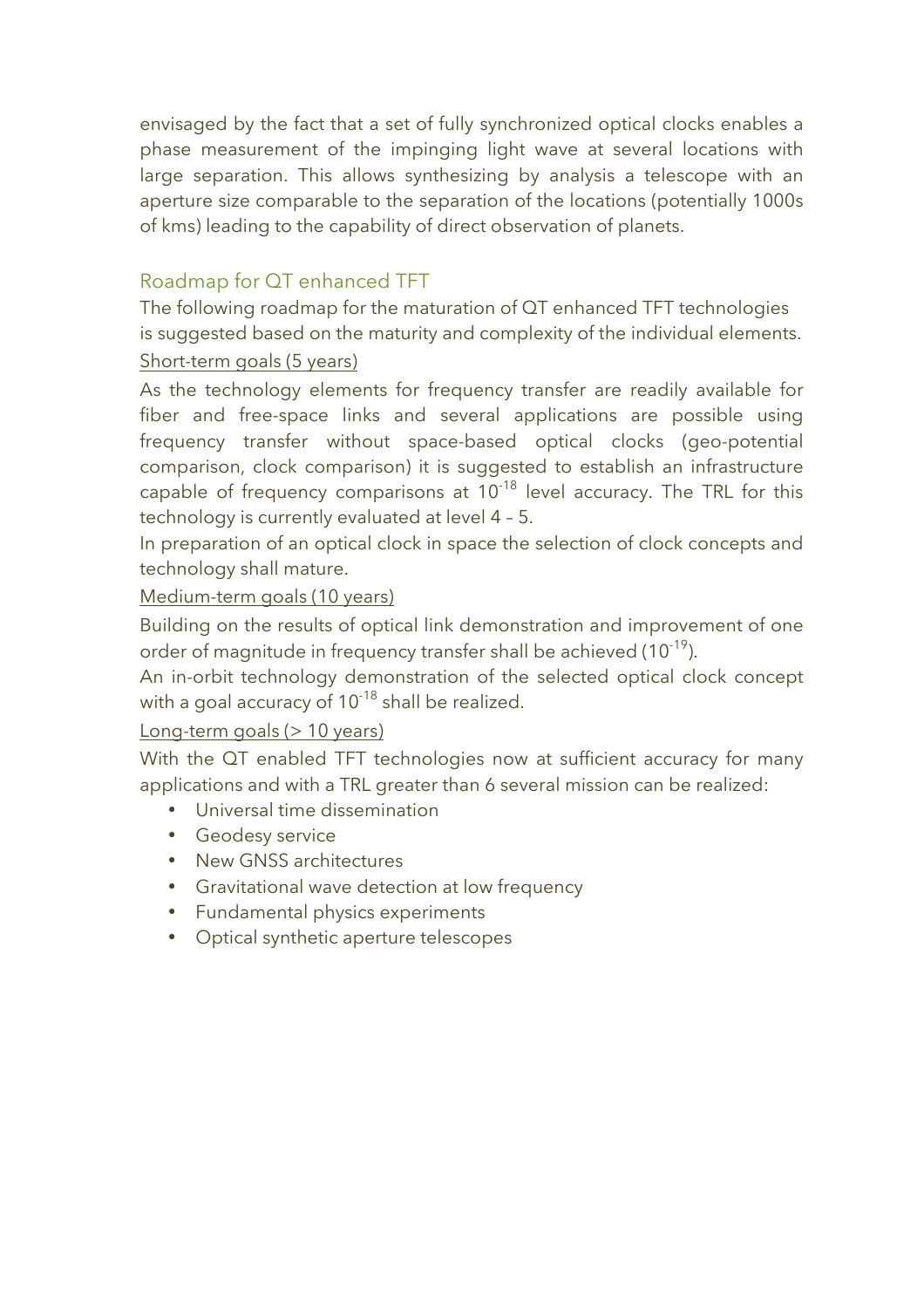# Earth Sensing and Observation – EO

Gravity field mapping from space provides crucial information for the understanding climate change, hydro- and biosphere evolution, and tectonics and earthquake prediction. The recent advent of macroscopic quantum matter such as Bose-Einstein condensates and the associated on atom interferometry. Quantum gravity sensors use coherent quantum matter waves as test masses, which leads to far more sensitive and precise instruments. Space based quantum sensors will enable better monitoring of the earth's resources and improve the predictions of earth-quakes and the adverse effects of climate changes like the draughts and floods.

#### The need for Space-Based Quantum Sensing

Given the extreme effects of global warming that mankind is facing, earth observation is maybe the most important scientific endeavour of our times. Already today, the study of global mass transport phenomena via satellite gravimetry provides important insights for the evolution of our planet and climate change, by improving our understanding of the distribution of water and its changes. Recently, the NASA gravity mission, Grace, found that the temperature of the water in the deep ocean rifts has not changed in recent decades. It is now used as an early warning system for floods as well as draughts both in the agriculturally important Midwest of the US and in the rainforest in Congo. ESA's gravity mission (GOCE) produced detailed maps of deep-sea Ocean currents, which are very important drivers of earth's climate. It revealed the remnants of lost continents hidden deep under the ice sheet of Antarctica, where it also detected a post-glacial rebound. The changes of Earth's gravity scarred by earthquakes gives valuable data for predicting future earthquakes. Its data is also being used to improve models of Earth's geology, indicating the potential locations of subsurface energy sources. Just like gravitational waves herald a new age in astronomy, mapping the earth's gravitational field proves an immensely valuable tool in understanding earth.

ESA and NASA are working on future versions of their gravity missions, which will have much improved resolution and sensitivity. However, it has become clear that the classical measurements cannot be pushed much further. Classical accelerometers used so far in gravity missions exhibit increased noise at low frequency and have large long-term drifts. This severely limits the ability of faithfully reconstructing the earth gravity field at low degrees and precisely modelling its temporal fluctuations. The NASA future geodesy mission, Mass Change (MC) mission, is under preparation for launch by 2026.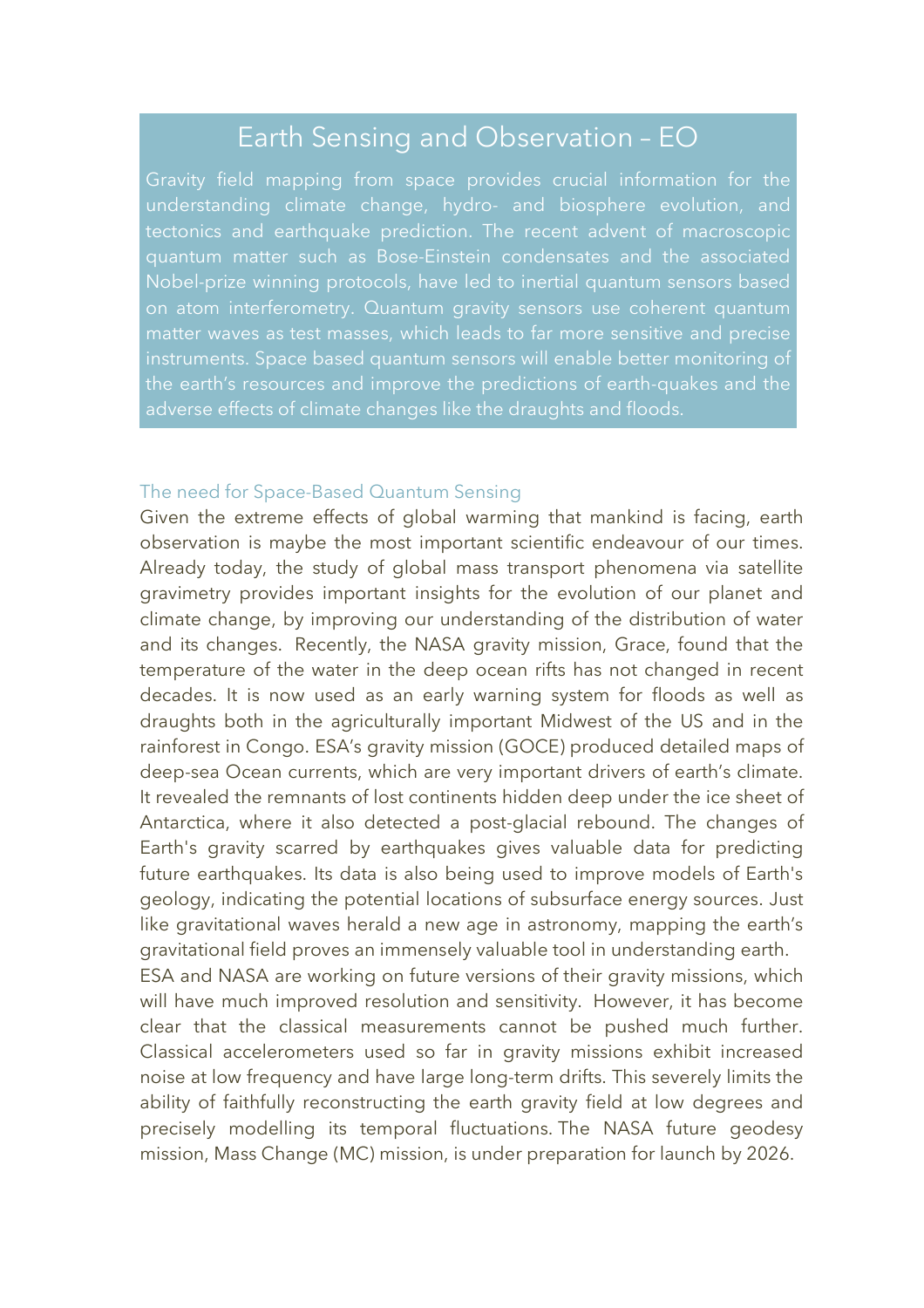#### Quantum mapping of the Earth' mass dynamics

Today, the study of global mass transport phenomena via satellite gravimetry provides important insights for the evolution of our planet and the climatic change. Atom interferometry will play an instrumental role to improve satellite-based measurements for space-geodesy. Classical electrostatic accelerometers used so far in gravity missions exhibit increased noise at low frequency and long-term drifts pose severe limits. This is particularly true for the ability to faithfully reconstruct the earth gravity field at low degrees and even more for precisely models of its temporal fluctuations.

Atom-interferometric quantum sensors offer far superior long-term stability and higher sensitivity. For this reason, quantum sensors are already officially considered by ESA as a potential instrument, or a demonstrator. ESA future geodesy mission classified as Mission of Opportunity, Next Generation Gravity Mission, will include laser ranging but consider quantum sensors as a candidate for the following mission if the technology is ready at that time.

#### Europe's pioneering of space quantum sensing

Since 2000, missions exploiting Inertial quantum sensors (IQS were proposed to ESA. In 2010, an ESA road map highlighted space-borne IQS for fundamental physics in space, such as gravitational wave detection. IQS were selected for studies by ESA for satellite gravimetry (CAI), the Lense-Thirring effect (HYPER), as transportable devices (SAI) and, most recently, was among the three selected candidate missions for a quantum test of the equivalence principle (STE-QUEST). Concerns of technological immaturity prevented selection and motivated support for some critical payload sub-components.

Since the first decade of this century, national agencies supported spaceborne quantum-sensor development. Important milestone were achieved by ICE (France) on parabolic flight studies for dual-species interferometry, by QUANTUS/MAIUS (Germany) establishing interferometry with Bose-Einstein condensates in space based on drop-tower and sounding-rocket experiments, and by CAL (USA), where US teams including German scientists explore physics with Bose-Einstein condensates in orbit. Benefiting from the space activities, novel terrestrial sensors and commercial spin-offs were created and will continue to emerge as industry starts to engage in the development of cold atom payloads.

#### Worldwide Earth observation with European quantum technologies

GALILEO exemplifies Europe's ambition to establish its independence regarding key technologies for space. In the recent past, stepping-stones were placed in developing methods for space-borne high-precision gravity sensing. These sensors promise to improve Earth observation by their longterm stability and low drift. The grip of gravity is compromising the analysis of the performance of these sensors. Microgravity facilities provide only limited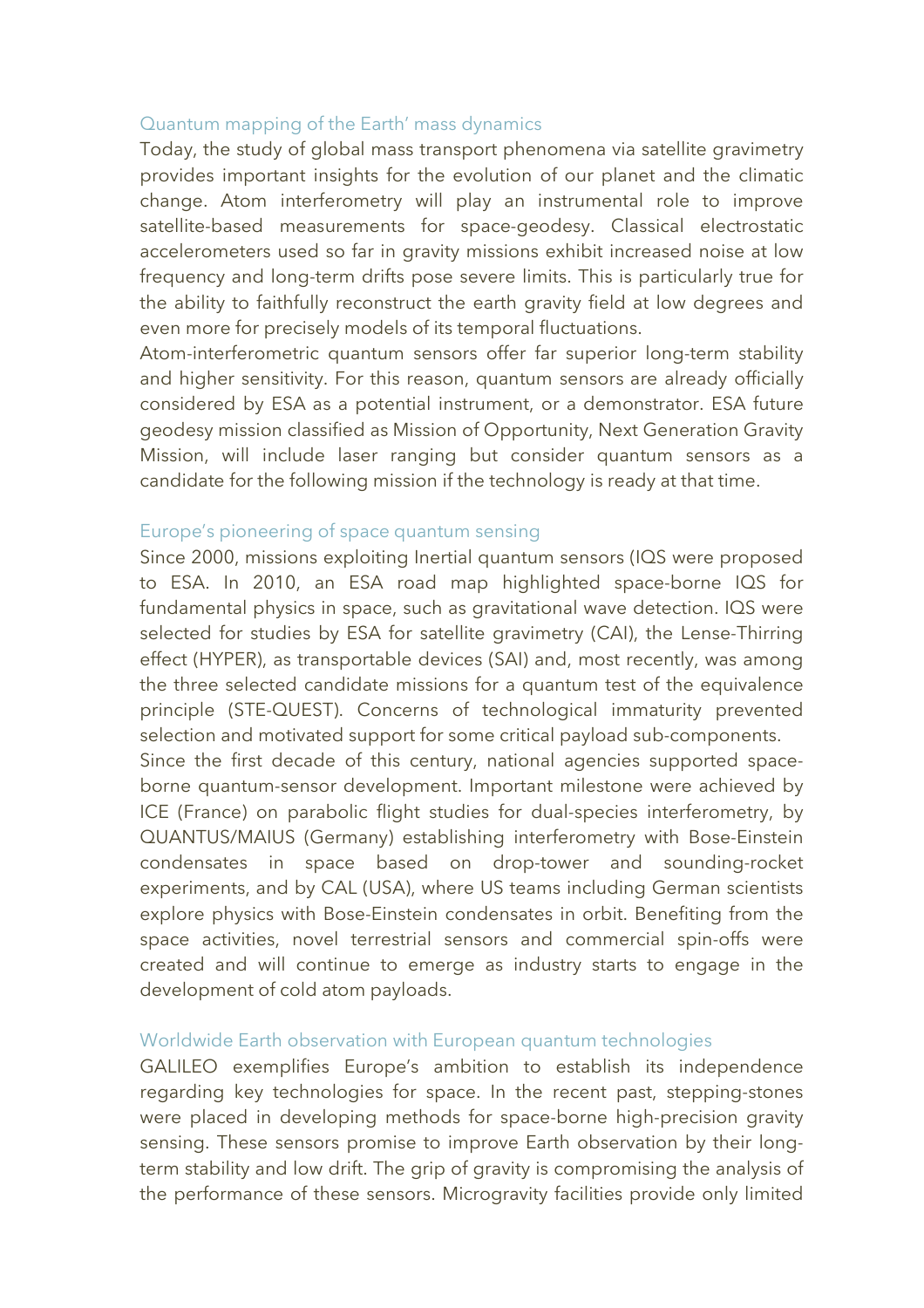access to extend the free fall and space-like environment for raising the TRL of key components and method development; only a pathfinder can sound out the potential performance in relevant environment. The European competences have to be firmly bundled to master this challenge and to establish space-hardware for such a sensor. Mission design and exploitation plans need a close interdisciplinary cooperation between the quantum sensor community, high-tech industry and geodesists. At this point, firm commitments between partners and stakeholders are required to jointly prepare such a mission.

#### A roadmap for quantum sensors for Earth sensing and observation

1. Key-component TRL needs first to be advanced to 6 and beyond, via a coordinated European effort. This requires the prototyping and performance tests in a joint laboratory (C-COOL) using European ground-based microgravity facilities and exploiting European heritage and synergies. Parallel to this, the most efficient mission concept for satellite gravimetry with quantum sensors should be consolidated especially with respect to improving ultimate performances (enhanced sensitivity, AOCS, size, mass and power reduction) and a pathfinder on a small sat with science case shall be defined and ready for launch (5 years).

2. A model of an IQS for space needs to be developed and engineered. An Earth-Venture-like mission should be designed as pathfinder for in-orbit validation. This will start the crucial process of transfer of know-how to industry, the development of space-qualified hardware, and of an elegant breadboard for prototyping and performance tests in microgravity (10 years). 3. The final goal is to perform a geodesy mission using one or multiple spaceborne quantum sensors; exploit quantum sensors for other applications such

as navigation, exploration and planetology (moon, mars) (> 10 years).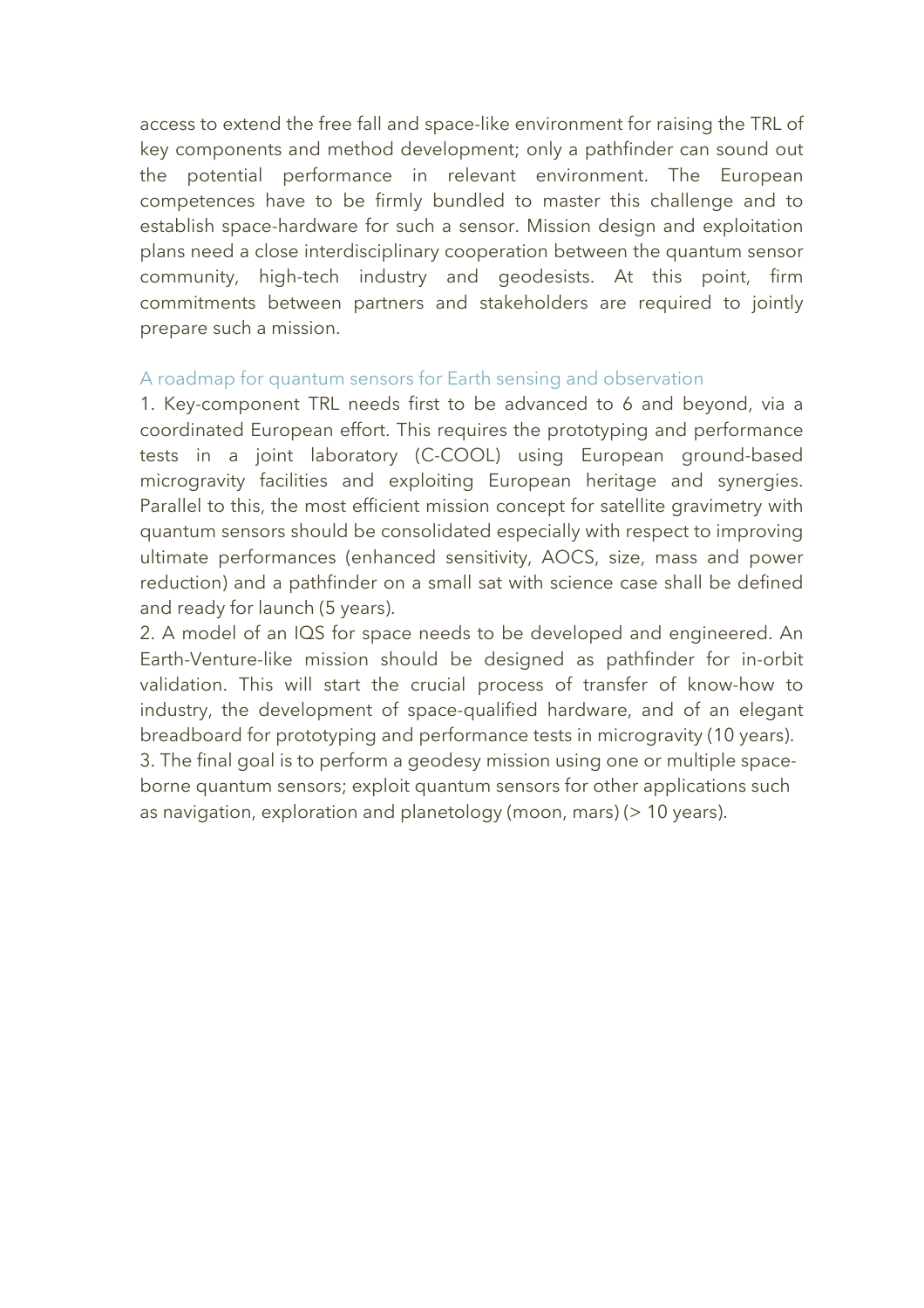# Fundamental Physics – FP

(QM), Cosmology (Dark Energy and Dark Matter). In space, cutting-edge

#### Advancement of QT in space

The Chinese MICIUS satellite, US-lead CAL on the ISS and German MAIUS rocket exploring Bose-Einstein condensates showed impressive QT-based results. In 2010, ESA published with community support a road map for fundamental physics highlighting the role of quantum technologies. Prominent FP mission proposals such as QUEST and MAQRO were investigated by ESA with no clear elected candidate. HYPER and, recently QPPF, were selected for a pilot study by the concurrent design facility (CDF). STE-QUEST was selected as candidate for medium-sized missions within Cosmic Vision. So far, no proposed or pre-selected mission exploiting QT was finally nominated due to major concerns about technology immaturity and feasibility.

#### FP benefits from QT in space

Nearly 30 years ago, LISA, a long-standing L-class ESA mission to detect gravitational waves, faced similar scepticisms for technological and even fundamental reasons. Starting with a low TRL of the employed sensing method, a dedicated pathfinder mission was created to demonstrate the appropriateness and performance of the proposed measurement concept, and was successfully completed only last year. In this sense, LISA could be seen as a successful role model for design of high-risk experiments to host QT in Space where Europe demonstrated leadership.

Clearly, space is the only environment to enable some of the ambitious scientific goals such as the generation of macroscopic quantum superposition and entangled states – the ultimate test of quantum mechanics.

#### QT developments - three platforms: photons, atoms, optomechanics

Available QTs for a fully fletched FP mission include: classical and nonclassical optical interferometry, the generation of non-local superpositions and entangled states, and the demonstration of robust in the field quantum information protocols with photons. Atomic clocks and interferometers resembling the most precise meters and clock around building on quantum superposition states are getting ever more robust and compact.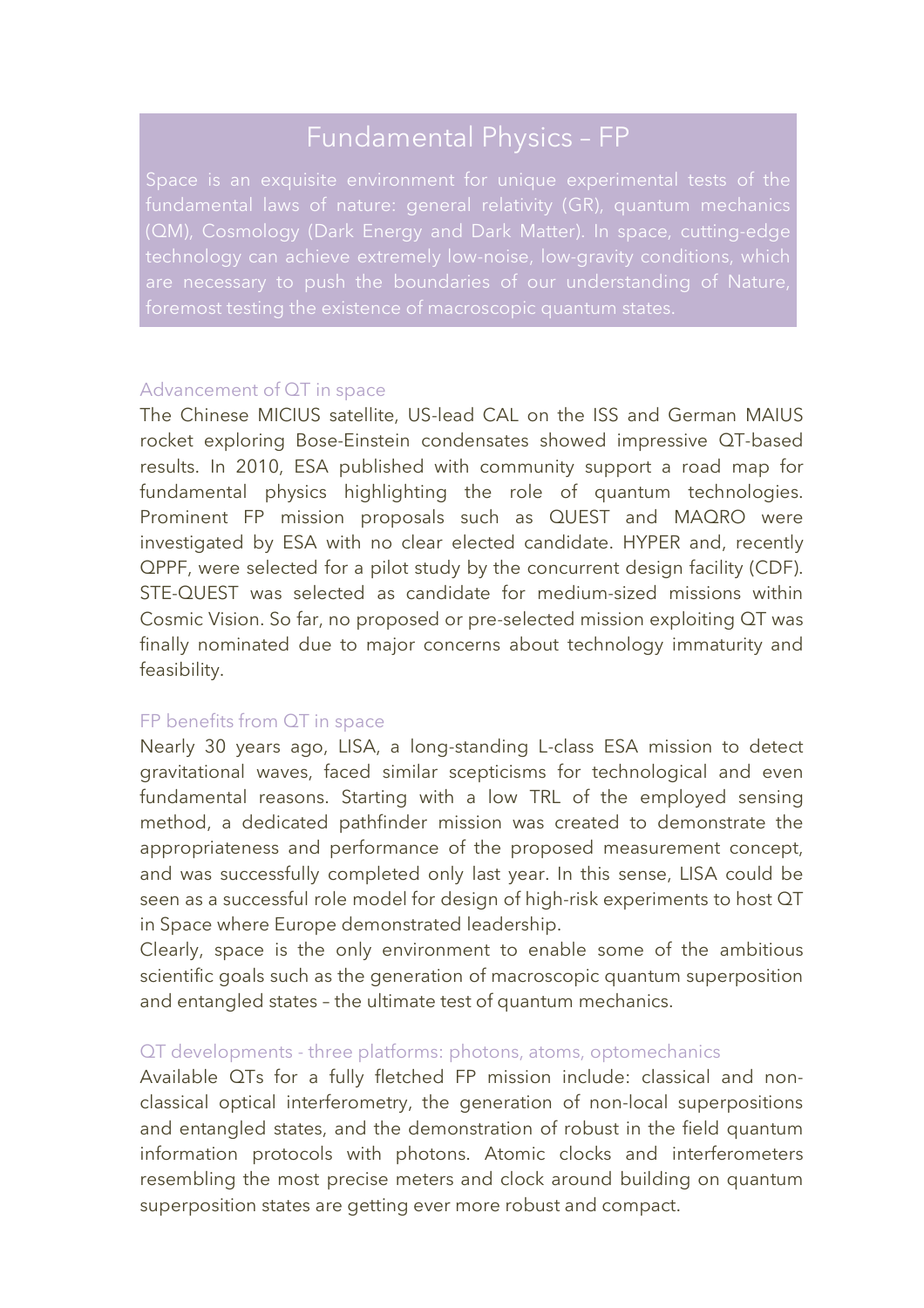Optomechanical systems and matter-wave interferometers are pushing the boundaries of macroscopic quantum states in laboratory environments.

The interplay of Relativity with quantum phenomena shall be studied in the framework of the observation of the strength of quantum correlations using photon states of different types, entangled or not. Space allows for experimental schemes that are impossible on the ground, in term of gravitational potential variations, length scales and relative velocities, that widens the domain in which we are testing our current understanding of Nature.

#### A collaborative effort

Budgetary constraints for M/L-class missions require collaboration across the scientific communities, industry, agencies, on an international level and the joint decision on only a few topical FP missions and on their execution on a single or multi-platform approach. Europe has to be at the forefront in QT in order to launch a mission with ESA only or in cooperation with strong worldwide partners.

#### Drawing a roadmap for FP with QT in space

For the first 5 years, we propose to define a roadmap for various selected scientific objectives and to develop key QT methods for the payload in a joint European effort. The advance of QTs to the required TRLs in micro-g environments remains the major technical challenge.

In the medium term (5-10 years), the FP community needs support to develop demonstrators for tests in microgravity environment and has to define pathfinders for validation of QT in orbit. An import objective is to explore platforms for multiple pathfinder activities.

Clearly, the long-term goal  $(> 10$  years) is to exploit QT for the scientific objective to test quantum mechanical states in an ESA mission with/without worldwide partners.

#### Proposed actions

We recommend to implement a dedicated sustainable EU program (5-10 years) to develop QT for FP in Space in the next years for funding European collaborative projects, in order to perform proof-of-principle tests (5 years) and for increasing required TRLs (10 years) in order to be competitive in ESA's calls. It is clear, that we need to exploit ESA's mission heritage to define and develop together with ESA sustainable (5-10 year) programs for the transfer of technical innovations to space industries.

We further propose the establishment of joint, international laboratories for research teams to assemble core skills and knowledge to develop and test QTs for Space towards the required TRLs and prepare the FP space missions.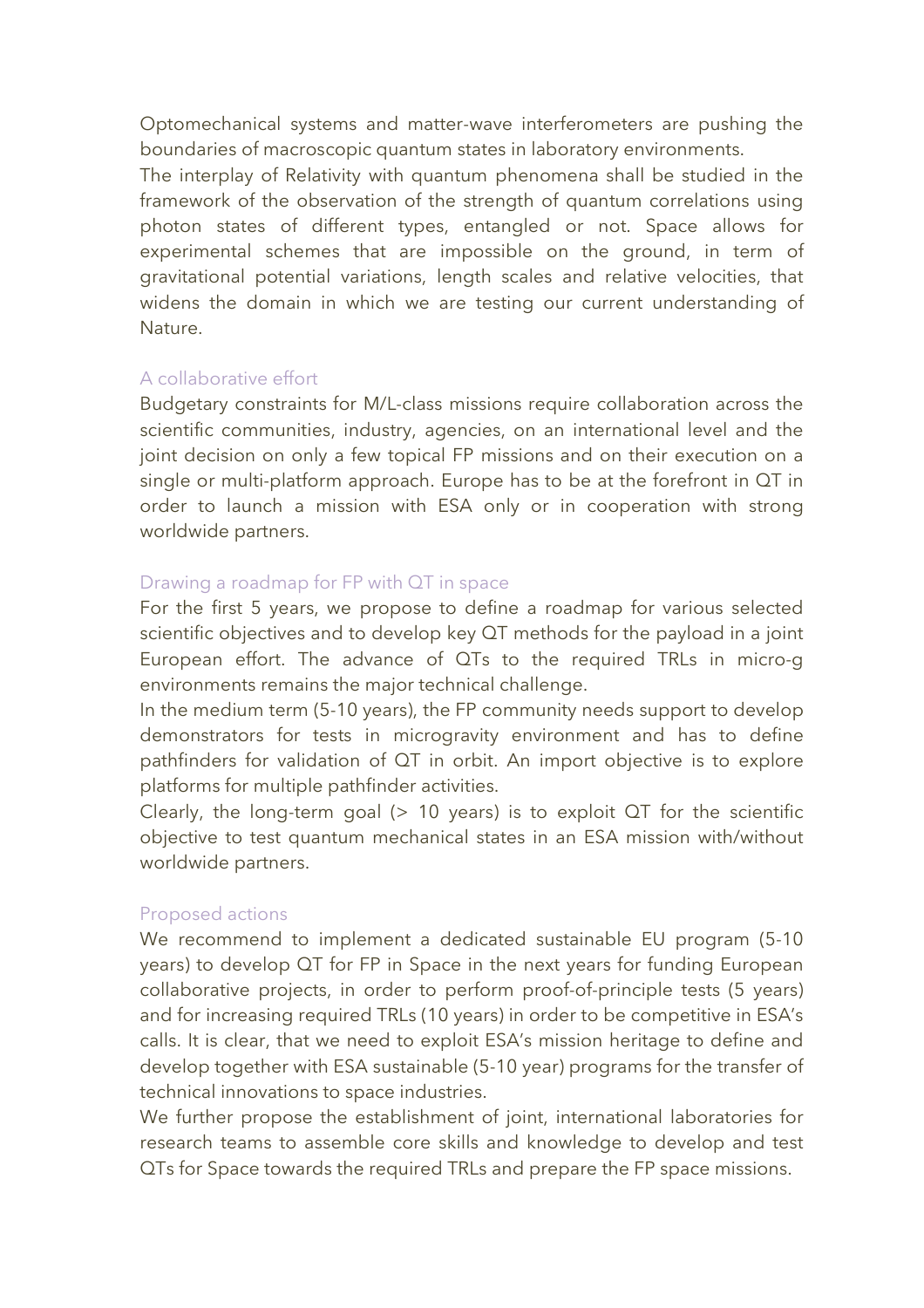### List of acronyms

ACES: Atomic Clock Ensemble in Space (ESA mission).

ARTES: Advanced Research in Telecommunications Systems (ESA Programme).

BB84: The most utilized protocol for QKD.

CAI: Col Atom Interferometry.

CAL: Cold Atom Laboratory (NASA mission on the ISS).

CDF: Concurrent Design Facility.

ENT-QKD: "entanglement"-based QKD.

EC: European Commission.

GALILEO: Europe's global navigation system.

GEO: Geostationary orbit (= 35786 Km).

GW: Gravitational waves.

HYPER: hyper-precision cold-atom interferometry in space (ESA mission).

ICE: Interférométrie atomique à sources Cohérentes pour l'Espace (CNES mission)

I-SOC: Space Optic Clock on ISS, (candidate ESA mission).

IQS: Inertial Quantum Sensor.

ISS: International Space Station

LEO: Low Earth Orbit (< 2000 Km).

LISA: Laser Interferometer Space Antenna (ESA mission).

LISA Pathfinder: ESA mission.

MAIUS: Matter-Wave Interferometry in Weightlessness (QUANTUS space experiment)

MAQRO: Large-mass matterwave interferometry and optomechanics (candidate ESA mission).

MEO: Medium Earth Orbit (LEO < MEO < GEO).

MICIUS: Chinese satellite implementing the QUESS Mission.

PHARAO: Projet d'Horloge Atomique par Refroidissement d'Atomes en Orbit (CNES mission).

PM-QKD: "prepare & measure" QKD.

QC: Quantum Communication.

QCI: Quantum Communication Infrastructure.

QPPF: Quantum Physics Platform (ESA CDF study).

QUANTUS: Quantum Gases in Weightlessness (research project).

QUESS: Quantum Science Experiment Satellite (Chinese Mission).

QKD: Quantum Key Distribution, the most popular quantum cryptographic protocol. QT: Quantum Technology, Quantum Technologies.

SAGA: Security And cryptoGrAphic mission (ESA ARTES precursor mission study).

ScyLight: Secure and Laser Communication Technology (ESA ARTES programme). Space QUEST: QUantum Entanglement for Space ExperimenTs (candidate ESA mission).

STE-QUEST: Space-Time Explorer and QUantum Equivalence Principle Space Test (candidate ESA mission).